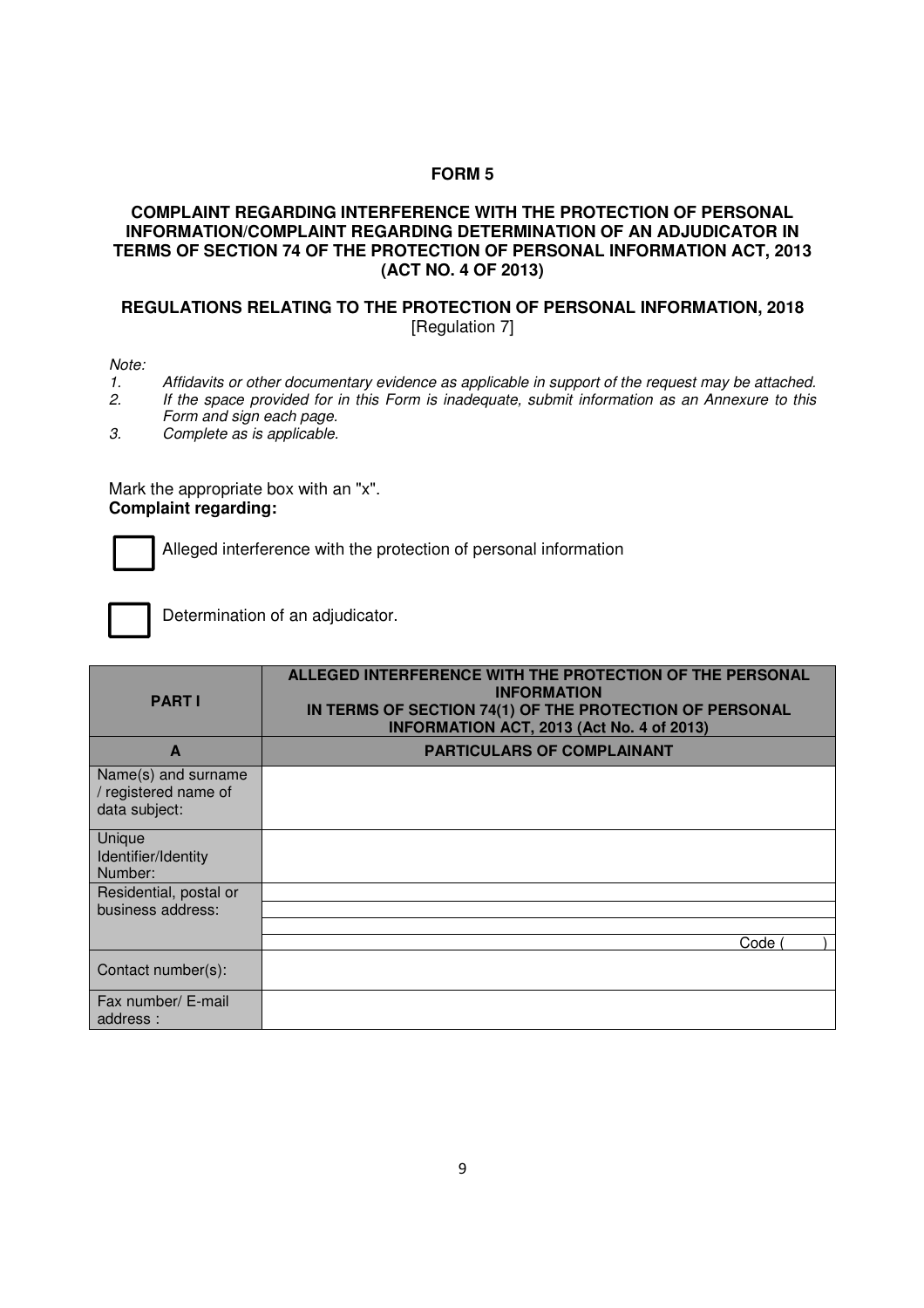| в                                                                | PARTICULARS OF RESPONSIBLE PARTY INTERFERING WITH PERSONAL<br><b>INFORMATION</b>                                   |
|------------------------------------------------------------------|--------------------------------------------------------------------------------------------------------------------|
| Name(s) and surname/<br>Registered name of<br>responsible party: |                                                                                                                    |
|                                                                  |                                                                                                                    |
| Residential, postal or<br>business address:                      |                                                                                                                    |
|                                                                  | Code (                                                                                                             |
| Contact number(s):                                               |                                                                                                                    |
| Fax number/ E-mail<br>address:                                   |                                                                                                                    |
| $\mathbf C$                                                      | REASONS FOR COMPLAINT (Please provide detailed reasons for the complaint)                                          |
|                                                                  |                                                                                                                    |
|                                                                  |                                                                                                                    |
|                                                                  |                                                                                                                    |
|                                                                  |                                                                                                                    |
|                                                                  |                                                                                                                    |
|                                                                  |                                                                                                                    |
|                                                                  |                                                                                                                    |
|                                                                  |                                                                                                                    |
| <b>PART II</b>                                                   | <b>COMPLAINT REGARDING DETERMINATION OF ADJUDICATOR</b><br>IN TERMS OF SECTION 74(2) OF THE PROTECTION OF PERSONAL |
| A                                                                | INFORMATION ACT, 2013 (ACT NO. 4 OF 2013)<br><b>PARTICULARS OF COMPLAINANT</b>                                     |
| Name(s) and surname/<br>registered name of<br>data subject:      |                                                                                                                    |
| Unique Identifier/<br><b>Identity Number:</b>                    |                                                                                                                    |
| Residential, postal or                                           |                                                                                                                    |
| business address:                                                |                                                                                                                    |
|                                                                  | Code                                                                                                               |
| Contact number(s):                                               |                                                                                                                    |
| Fax number/ E-mail<br>address:                                   |                                                                                                                    |
| $\mathbf B$                                                      | PARTICULARS OF ADJUDICATOR AND RESPONSIBLE PARTY                                                                   |